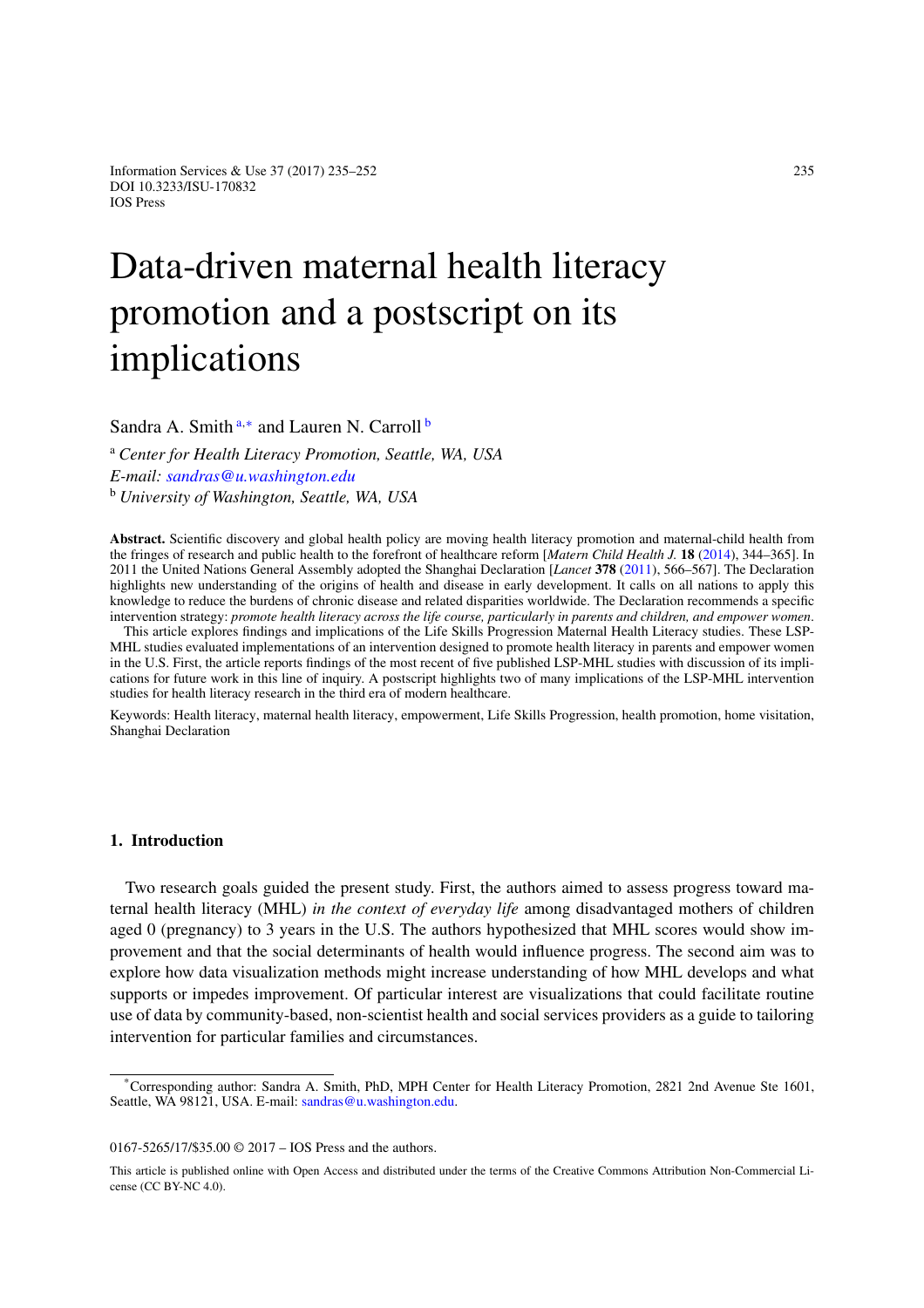#### *1.1. Overview of the article*

Section [2](#page-1-0) of this article describes a sociocultural model of maternal health literacy (MHL) in contrast to the dominant clinical model and identifies gaps in the literature. Section [3](#page-2-0) Methods details the research design, sample, intervention, measurement, and analytical methods of the present study. Section [4](#page-3-0) Results presents findings along with data visualizations and notes on how to interpret them.

Section [5](#page-7-0) Discussion considers results of this study confirming and challenging previous findings. New findings and data visualizations confirm that MHL improvement can be maintained and evolve over extended periods of changing HL needs and demands. Section [5.2](#page-9-0) describes the utility of combined contextual and intermediate outcomes data to reveal pathways to progress and guide intervention tailoring. The negligible influence of reading skill in MHL improvement is discussed in Section [5.3.](#page-9-1) Section [5.4](#page-9-2) outlines evidence that promoting MHL can reduce disparities due to literacy, young age and mental health. Discussion of MHL as an empowerment strategy, and an illustration of how data visualization documented health empowerment in the study population follow in Section [5.5.](#page-9-3) Section [5.6](#page-10-0) examines the feasibility of data-driven practice in which practitioners routinely use data to personalize intervention. Next, in Section [5.7](#page-10-1) an important new finding is discussed: the powerful influence of the social determinants of health on MHL as illustrated by the "Web of Interaction". Section [5.8](#page-10-2) suggests MHL promotion can be scaled up through existing home-based interventions. Section [5.9](#page-10-3) notes that new findings challenge earlier research which avoided the complexity of home contexts in favor of precision and parsimony. Embracing the complexity revealed pathways to progress and increased understanding of MHL improvement and empowerment. Section [6](#page-10-4) suggests future directions for LSP-MHL research and practice.

The Postscript, presents a review of five published LSP-MHL studies and discusses two of their many implications. Section [7](#page-11-0) outlines a brief history of the evolution of modern healthcare and describes the Developmental Origins of Health and Disease (DOHaD) and related theories that underpin the MHL concept, the LSP, and calls to promote health literacy as a pragmatic intervention to reduce disease and disparities. These theories have ushered in the third era modern healthcare and positioned maternal-child health and MHL at the very foundations of personal and public health worldwide. Section [8](#page-14-0) outlines specific health promotion strategies shown to promote MHL and empowerment. Section [9](#page-14-1) describes a comprehensive evaluation framework for health literacy interventions in child health. Section [10](#page-16-2) closes the postscript with suggested topics for multidisciplinary dialogue on the challenges and promises of data-drive practice, evidence-based evaluation, and theory-based research in health literacy promotion, particularly in maternal and child health.

#### <span id="page-1-0"></span>**2. Maternal health literacy: Personal asset, life skills, empowerment strategy**

Maternal health literacy is a determinant of child [\[1](#page-16-3)] and adult health [\[9\]](#page-16-4) and a source of health disparities [\[14](#page-17-0)] worldwide. In accordance with earlier research, the authors operationalized MHL using the World Health Organization definition [\[19\]](#page-17-1) made specific to mothers [\[26\]](#page-17-2):

the cognitive and social skills which determine the motivation and ability of mothers to gain access to, understand, and use information in ways that promote and maintain their health and that of their children.

In this sociocultural model, MHL is understood as a personal and community asset [\[20\]](#page-17-3), a life skill required to navigate health systems and everyday choices that influence health [\[19\]](#page-17-1). Promoting MHL is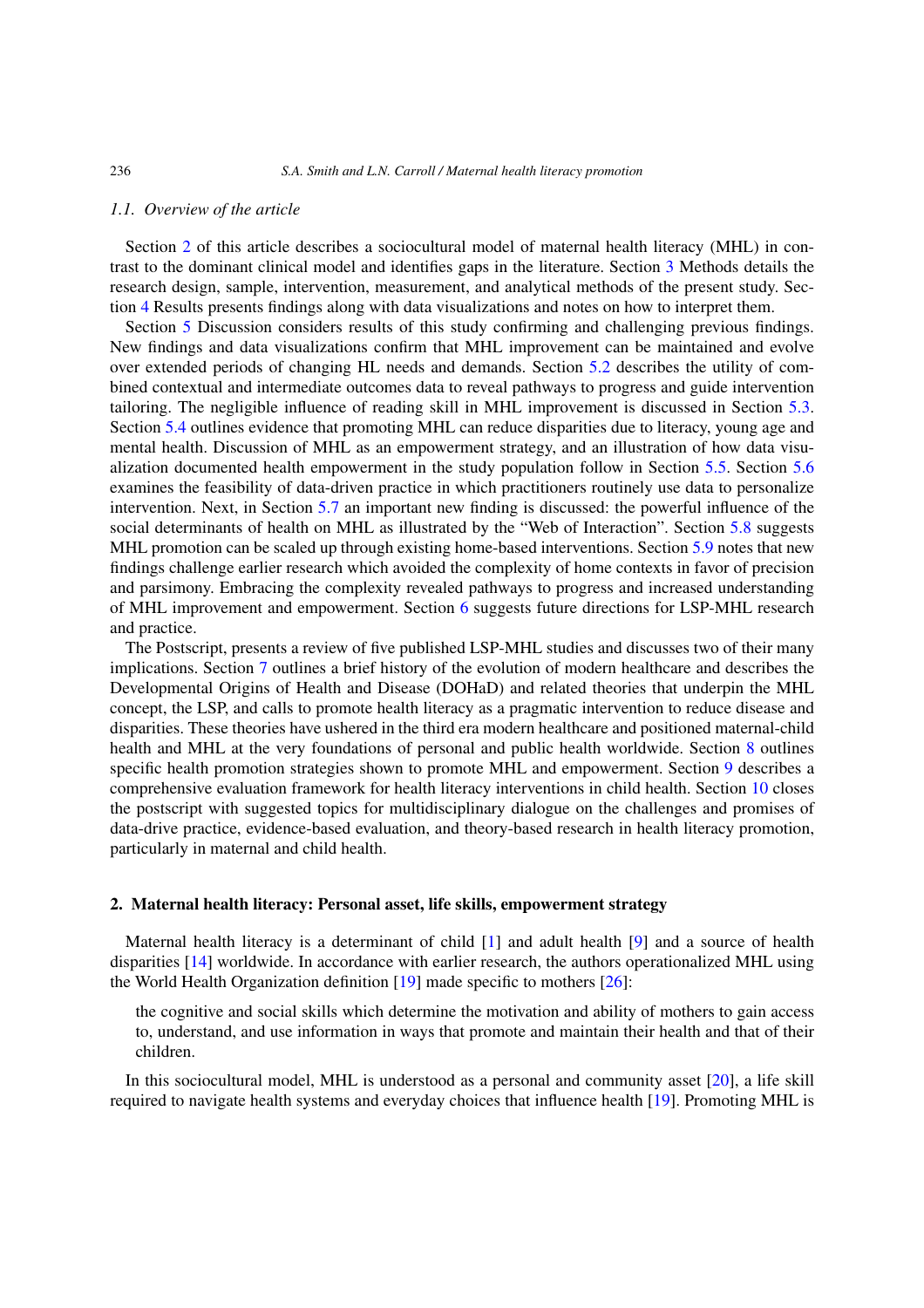an empowerment strategy to increase mothers' control over personal and child health [\[13\]](#page-16-5) by increasing their capacity to function in three domains: 1) disease treatment and healthcare, 2) disease prevention and health protection, and 3) health promotion [\[34\]](#page-17-4). Each of these domains presents a different set of health literacy tasks in different contexts requiring different combinations of skills.

Most health literacy research, especially in the United States, has addressed the disease treatment and healthcare domain exclusively. Studies have taken a clinical approach focused on patients' lack of reading and numeracy skills needed to understand information related to clinical encounters. Scholars have described this construct as *health-related literacy* [\[4](#page-16-6)[,21](#page-17-5)]. Associations are established between low health-related literacy and adverse clinical outcomes. However, results are mixed and the pathway linking reading skills to outcomes is unclear, especially the link between mothers' reading ability and child health outcomes [\[8\]](#page-16-7). Largely due to inadequate measures, intervention studies remain rare [\[1](#page-16-3)], especially community-based interventions customized to diverse low-literacy populations [\[28](#page-17-6)], interventions focused on improving skills [\[6\]](#page-16-8), and interventions in child health [\[8](#page-16-7)]. Health literacy and empowerment rarely have been investigated together; and scant attention has been paid to the role of the social determinants of health in heath literacy. The present study addresses these gaps in the evidence base.

## <span id="page-2-0"></span>**3. Methods**

## *3.1. Design*

This study is a secondary analysis of a U.S. Agency for Healthcare Research and Quality/National Institutes for Health database combined for AHRQ/NICHD grant #R03HD055618-02.

#### *3.2. Sample*

Participating programs, parents and the intervention are described in detail elsewhere [\[32\]](#page-17-7). Briefly, of 2395 socio-economically disadvantaged primary caregivers in our database, 98.5% are mothers. Their average age is 24.2 years (sd 0.16); 37% are African American, 32% Caucasian, 18% Hispanic/Latino, and 13% other or unknown. A literacy screen validated with parents of children *<* age 6 in primary care [\[5\]](#page-16-9) indicated 27% of the mothers are below-average readers ( $\leq$  6th grade level) who would benefit from adult education. Children ( $n = 550$ ) are aged 0 (pregnancy) to 3 years.

#### *3.3. Intervention*

The intervention was implemented by 69 home visitors in six programs representing five U.S. national models of home visitation. Home visiting is a preventive intervention to promote maternal-child health and support healthy child development and school readiness. The participating sites are located in California, Montana, Indiana, Georgia, and Virginia. The home visitors were paraprofessionals, public health nurses, nurse case managers, and social workers. These service providers addressed health and social issues together during visits to families in their homes for one to two hours weekly or monthly, for six to 36 months. The service providers were trained in health literacy and empowerment concepts. They integrated into their usual health education and skills development activities an empowerment approach to developing interactive and critical skills.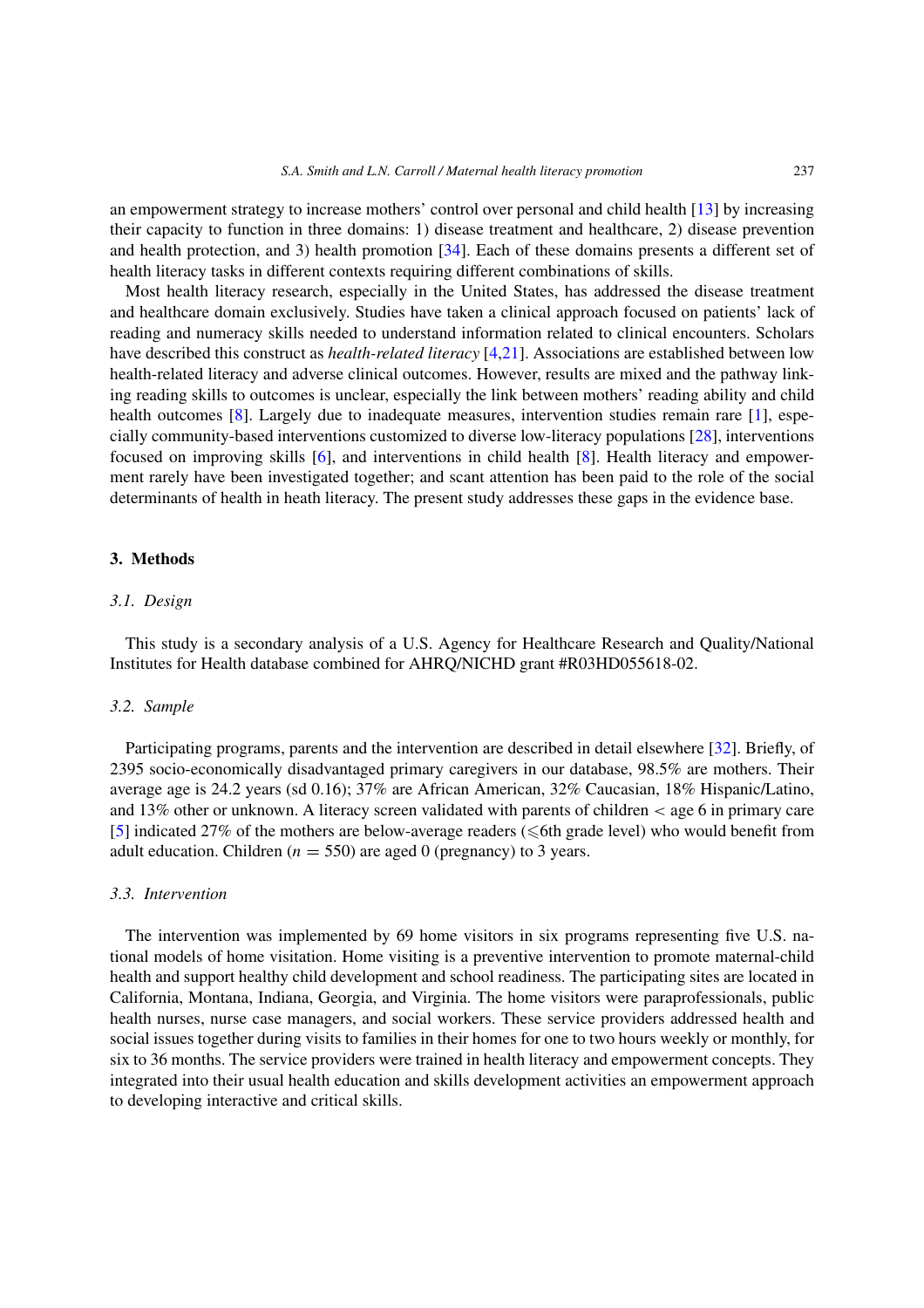#### *3.4. Measures – Life Skills Progression instrument: LSP data guides practice*

As part of their usual activities, the participating service providers collected data on mothers' preventive and healthcare-related practices and surrounding family conditions at baseline and six-month intervals for up to 36 months using the LSP [\[39\]](#page-17-8). To evaluate MHL and monitor improvement, the authors used the LSP measures of information seeking, use of health services and community resources, health behaviors, preventive practices, and maintenance of safe environments. In other words, they monitored changes in the degree to which mothers produced the theoretically identified consequences of increased health literacy: improvement in health services utilization, risk behaviors, and selfcare [\[36](#page-17-9)]. Two previously validated scales derived from the LSP assess different aspects of maternal health literacy [\[30](#page-17-10)[,32](#page-17-7)].

The Healthcare Literacy scale (HcL) combines nine LSP item scores to evaluate mothers' use of information and healthcare for the dyad in the previous 6-month period. Sequential changes in the scale score indicate changes in skills that pertain to participation in healthcare. The Selfcare Literacy scale (ScL) combines seven LSP item scores to evaluate mothers' management of personal and child health at home. The ScL scale score indicates skills that pertain to everyday choices, preventive practices and health promoting behaviors that influence family health. See Table [1.](#page-4-0) In addition, to tie this study to research on health-related literacy, the authors used the LSP's optional health-related literacy screen [\[5](#page-16-9)].

## *3.5. Analysis*

Analysis and visualizations were completed with STATA [\[35\]](#page-17-11) and RStudio [\[27](#page-17-12)]. In addition to descriptive statistics exploring changes in LSP item scores, paired *t*-tests were conducted to assess changes in MHL scores from baseline to 6 months of service, 6 to 12 months, 12 to 18 months, and from 18 to 24 months. Among mothers with three or more assessments, repeated-measures ANOVA was conducted to evaluate changes in LSP scores. Average MHL scale score, and LSP item score differences for each time period were calculated among mothers with scores for both time points, and are visualized as a heatmap. Hierarchical cluster analysis shows LSP item scores that display the same pattern of change over time. Bonferroni-adjusted pairwise correlations at baseline illustrate relationships between LSP items as a chord diagram.

## <span id="page-3-0"></span>**4. Results**

#### *4.1. MHL scores improved continuously*

From initiation of service to 24 months, overall, Healthcare Literacy scores improved from below target into target range (mean score 3.9 to 4.03;  $n = 2122$  and 226, respectively). Overall, Selfcare Literacy scores started in target range and improved (mean score 4.09 to 4.23;  $n = 2351$  and 229, respectively) (repeated-measures ANOVA, *p <* 0*.*01). See Fig. [1.](#page-5-0) Healthcare Literacy scores showed greatest improvement from baseline to 6 months (paired *t*-test,  $p < 0.01$ ), with continued modest increases (repeated measures ANOVA, *p <* 0*.*01). Selfcare Literacy scores showed greatest improvement later, in the 6-to-12-months period (paired *t*-test, *p <* 0*.*01), with continued modest increases (repeated measures ANOVA,  $p < 0.01$ ).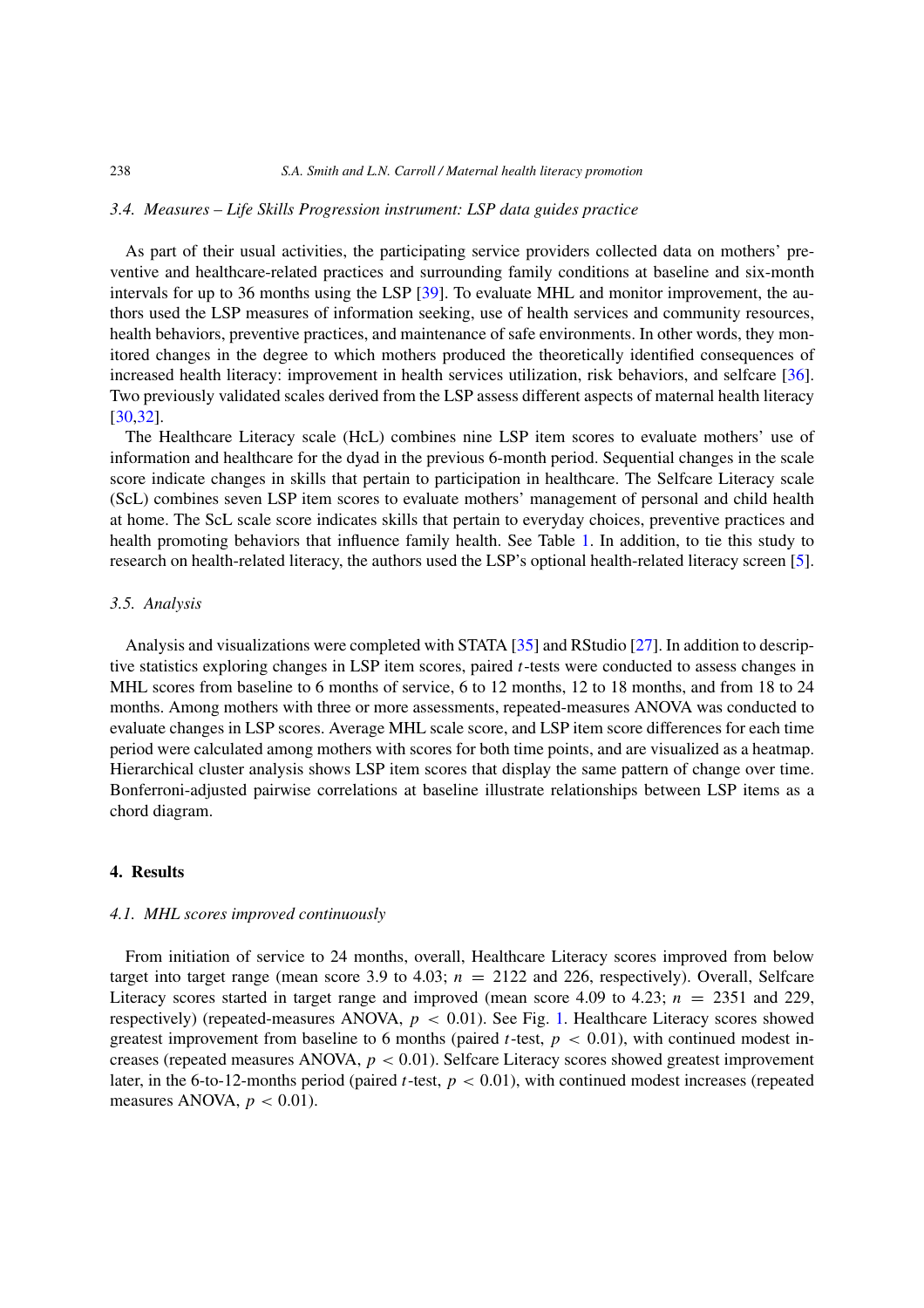## *S.A. Smith and L.N. Carroll / Maternal health literacy promotion* 239

#### Table 1

<span id="page-4-0"></span>Summary of LSP items, categories, and MHL scales. This table provides a listing of the items in the Life Skills Progression (LSP) instrument and their organization by categories and inclusion in Healthcare Literacy or Selfcare Literacy scale scores. Baseline scores for each item are listed, and the green box indicates that the average score at baseline was in the target range for a given LSP item

| Category                                 | LSP item                                                       | Avg. baseline     | Health            |
|------------------------------------------|----------------------------------------------------------------|-------------------|-------------------|
|                                          |                                                                | scores $(sd; n)$  | literacy<br>scale |
| Relationships with Family<br>and Friends | Relationships with Family and Extended Family                  | 4.24(0.02; 2367)  |                   |
|                                          | Relationships with Father of baby, Spouse, or Boyfriend        | 3.79 (0.02; 2328) |                   |
|                                          | Relationships with Friends and Peers                           | 3.59 (0.02; 2334) |                   |
| Relationships with Children              | Attitudes towards Pregnancy                                    | 3.22(0.03; 925)   | Selfcare          |
|                                          | Nurturing                                                      | 4.28(0.02; 2014)  |                   |
|                                          | Discipline                                                     | 4.15(0.02; 1689)  |                   |
|                                          | Support of Child Development                                   | 3.63 (0.2; 2048)  | Selfcare          |
|                                          | Safety                                                         | 4.23 (0.01; 2023) | Selfcare          |
| Relationships with                       | Relationships with Home Visitor                                | 4.00(0.02; 2334)  |                   |
| <b>Supportive Resources</b>              | Use of Information                                             | 3.93 (0.01; 2350) | Healthcare        |
|                                          | Use of Resources                                               | 3.85(0.02; 2342)  | Selfcare          |
| Education                                | Language                                                       | 2.82(0.07; 511)   |                   |
|                                          | $\langle 12^{th}$ Grade Education                              | 2.16(0.05; 1120)  |                   |
|                                          | Education                                                      | 2.04(0.03; 2194)  |                   |
|                                          | Employment                                                     | 1.87(0.02; 2117)  |                   |
|                                          | Immigration                                                    | 2.40(0.07; 488)   |                   |
| <b>Health and Healthcare</b>             | Prenatal Care                                                  | 3.87 (0.03; 1129) | Healthcare        |
|                                          | Maternal Sick Care                                             | 3.74 (0.02; 1982) | Healthcare        |
|                                          | <b>Family Planning</b>                                         | 3.60 (0.03; 1942) | Healthcare        |
|                                          | Child Well Care                                                | 4.58(0.02; 1969)  | Healthcare        |
|                                          | Child Sick Care                                                | 4.33 (0.02; 1890) | Healthcare        |
|                                          | Child Dental Care                                              | 3.49 (0.04; 1032) | Healthcare        |
|                                          | Child Immunizations                                            | 4.75(0.02; 1944)  | Healthcare        |
| Mental Health and                        | Substance Use/Abuse                                            | 4.73(0.02; 2235)  | Selfcare          |
| Substance Use/Abuse                      | Tobacco Use                                                    | 4.31(0.02; 2281)  | Selfcare          |
|                                          | Depression/Suicide                                             | 4.56(0.02; 2295)  |                   |
|                                          | <b>Mental Illness</b>                                          | 4.77(0.01; 2312)  |                   |
|                                          | Self-Esteem                                                    | 4.12 (0.02; 2342) | Selfcare          |
|                                          | <b>Cognitive Ability</b>                                       | 4.75(0.01; 2341)  |                   |
| <b>Basic Essentials</b>                  | Housing                                                        | 4.38(0.02; 2369)  |                   |
|                                          | Food/Nutrition                                                 | 3.57(0.02; 2352)  |                   |
|                                          | Transportation                                                 | 3.75(0.02; 2355)  |                   |
|                                          | Health Insurance                                               | 2.83(0.02; 2308)  | Healthcare        |
|                                          | Income                                                         | 2.54(0.02; 2253)  |                   |
|                                          | Child Care                                                     | 2.82(0.04; 1954)  |                   |
| Reading Level                            | Composite score showing $<6$ <sup>th</sup> grade reading level | 0.27(0.01; 2018)  |                   |

# *4.2. Heatmap shows what changed when*

Figure [2](#page-6-0) illustrates the rate of average score change for each LSP item. The heatmap converts data to color to visualize patterns of change. Variations in color and intensity highlight the average differences in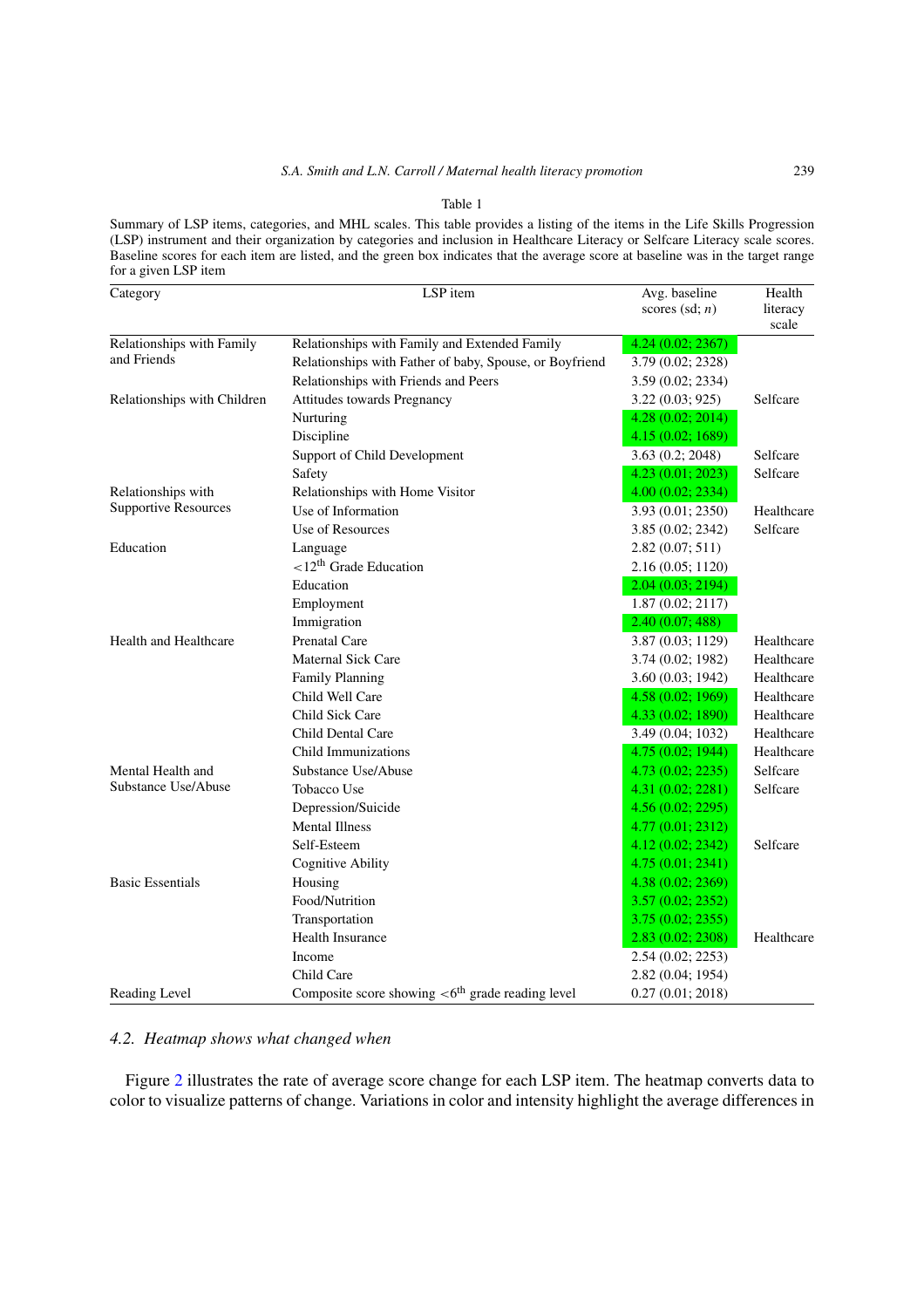

<span id="page-5-0"></span>Fig. 1. Average maternal Healthcare literacy and Selfcare Literacy scores over time. The bars indicate that the change in score is statistically significant ( $p < 0.05$ ).

item scores from one observation to the next among mothers with both observations (e.g. "At 6 mo. from baseline" shows the average score change among mothers with both a baseline and 6-mo observation). Observation points should not be confused with child age. Service typically began late in pregnancy or shortly after birth, so that at the end of 12 months of service the child may be aged 6 to 15 months. Orange indicates an increase in the overall average score from the previous observation; blue indicates a decrease. More intense color indicates greater score change since the previous observation. White indicates score maintenance; that is, no change between observations.

The upper heatmap showcases the two MHL scales, Healthcare Literacy and Selfcare Literacy. Healthcare Literacy shows early and steady improvement followed by maintenance. For Selfcare Literacy, the heatmap shows delayed improvement followed by maintenance. The lower heatmap shows patterns of change for each LSP item. For example, in Prenatal Care (PNC), the last item listed, light orange in the leftmost column shows that in the first 6 months, prenatal care participation increased moderately from baseline as pregnant mothers enrolled in PNC. In the 6–12-months period, light blue indicates a moderate decline in PNC participation as some mothers gave birth and ended PNC. By 12–18 months of service, dark blue indicates a strong decline as the last of those who were pregnant at baseline delivered and obtained (or missed) a postpartum check-up. In the 18–24 month period, white indicates the near zero level of the previous observation was maintained, suggesting that mothers practiced birth spacing, an important intermediate outcome on the path to ultimate clinical outcomes.

#### *4.3. Mothers overcame multiple challenges*

The heatmap also offers insight into challenges disadvantaged U.S. mothers faced to maintain health, and the timing and degree of improvements they achieved. Table [1](#page-4-0) shows that overall 16 life skill indicators were rated below target range at baseline, and another four were borderline in target range (within 0.15 of target cut-off). Items rated below target range (challenges) include MHL indicators: Support of Child Development, Use of Information, Use of Resources, Prenatal Care, Maternal Sick Care, and Child Dental Care; along with contextual factors: Relationships with Father of Baby, Spouse, or Boyfriend; Relationships with Friends and Peers; Attitudes towards Pregnancy; Language; *<*12th Grade Education; Employment; Income; Child Care; and Reading Level. Of these 16 items, 12 demonstrated substantial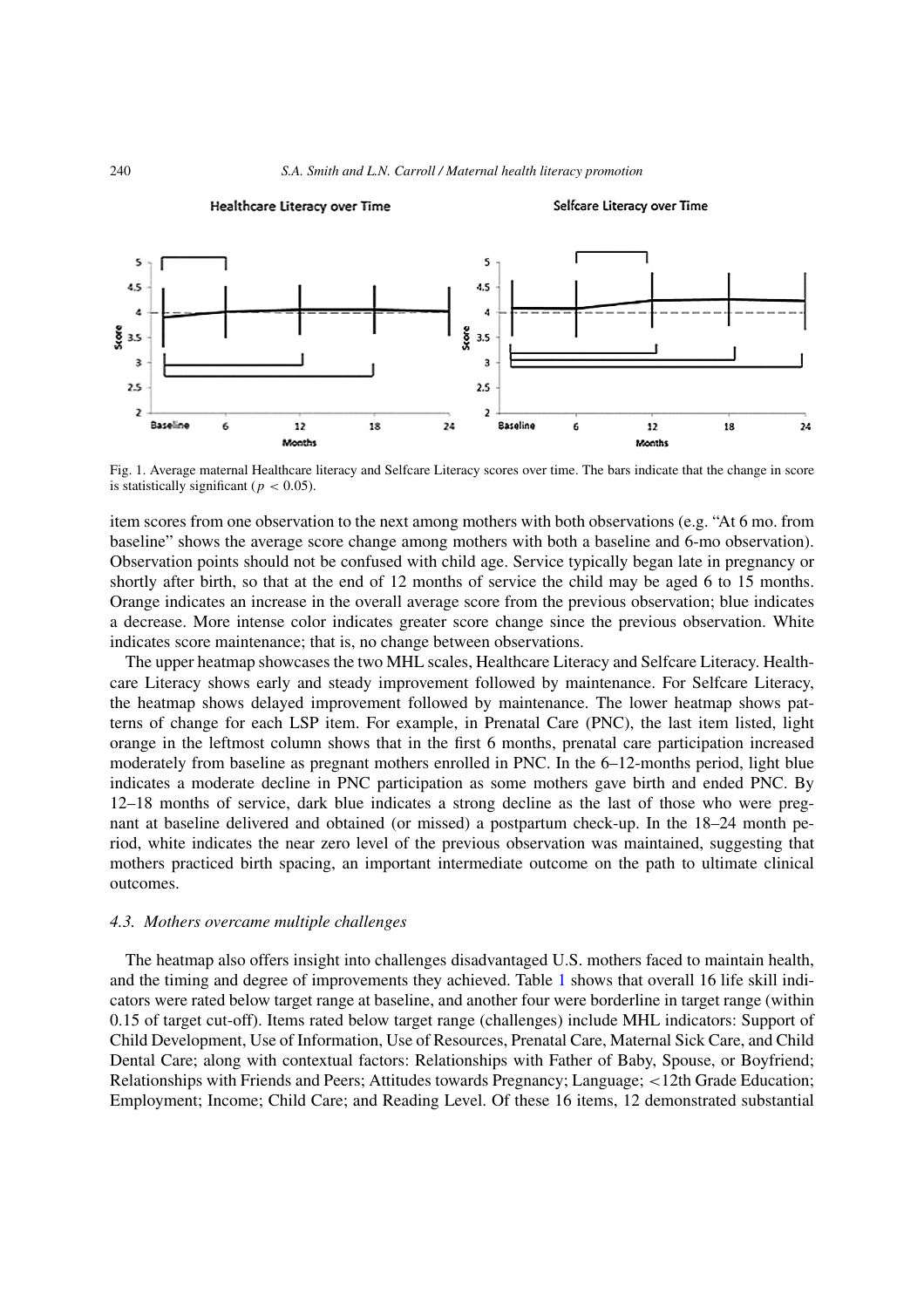

*S.A. Smith and L.N. Carroll / Maternal health literacy promotion* 241

#### **LSP Item Legend**

Selfcare Literacy<sup>#</sup> Baseline score in target range Healthcare Literacy\* Baseline score borderline in target range Baseline score below target range

<span id="page-6-0"></span>Fig. 2. Differences in average scores over time. This heatmap highlights changes in average LSP scores at each 6 month interval, calculated among mothers with both observations (e.g. 6 mo to Baseline is based on mothers with both baseline and 6-mo observation scores). The Healthcare Literacy score shows early ample progress, followed by modest progress and near– maintenance. The Selfcare Literacy score shows delayed ample progress, followed by modest progress and near-maintenance. The dendrogram clusters the LSP items by pattern, providing insight into items that "behave" similarly over time. (1) bracket shows LSP items that improved early and slowly continued to improve;  $\oslash$  bracket shows LSP items that demonstrated early slight decreases followed by modest improvements; <sup>3</sup> bracket shows LSP items with predominantly score maintenance or minor changes;  $\overline{4}$  bracket shows LSP items with substantial and intermittent improvements;  $\overline{5}$  bracket shows LSP items with substantial and ongoing improvements; last line shows an LSP item with a fluctuating progress.

improvement in the first year of service. Four remained below target: *<*12th Grade Education (rated for school-age mothers only), Maternal Sick Care (closely related to insurance status), Relationships with Father of Baby, Spouse, or Boyfriend; and Reading Level. Of the four borderline items (Self-Esteem;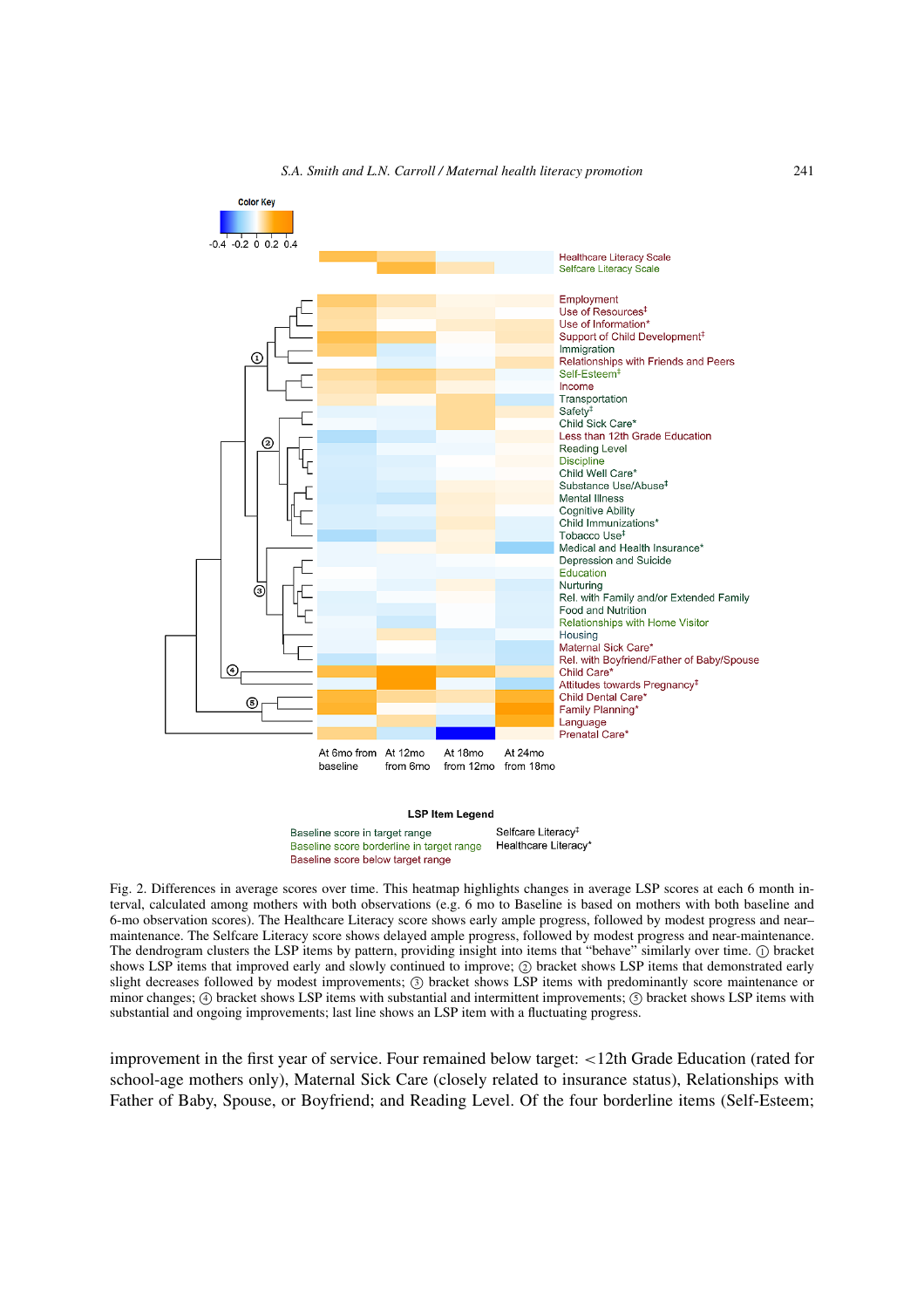Discipline; Education; and Relationships with Home Visitor), average Self-Esteem scores showed continuous improvement throughout service.

## *4.4. Dendrogram shows factors that changed together*

The dendrogram (numbered brackets on the left of Fig. [2\)](#page-6-0) clusters together items that display a similar pattern of change. Each of the numbered large brackets has sub-brackets that refine the groupings to smaller and more similar patterns. Here the authors discuss the major themes from the dendrogram, acknowledging nuanced differences within each bracket.

The top bracket  $(1)$  shows LSP items that improved early and continued to improve at a slower rate. This bracket includes MHL indicators: Use of Information, Use of Resources, Self-esteem, and Support of Child Development; along with contextual factors that influence or are influenced by them: Immigration, Relationship with Friends and Peers, Employment, Income, and Transportation.

The next bracket (2) shows items that demonstrated early slight decline in scores followed by modest score improvements including MHL indicators: Safety, Child Sick Care, Tobacco Use, Substance Use/Abuse, and Child Well Care; along with Discipline and contextual factors: Mental Illness, Cognitive Ability, Less than 12th Grade Education.

The third bracket (3) highlights items that showed predominantly score maintenance or minor shifts in average scores for each period, including MHL indicators: Child Immunizations, Parent Sick Care, and Medical/Health Insurance; along with contextual factors: Housing, Depression/Suicide, Education, Nurturing, Relationships with Family and/or Extended Family, Food/Nutrition, Relationships with Home Visitor, and Relationships with Boyfriend/Father of the Baby/Spouse.

The last brackets  $(4)$  and  $(5)$  show items that improved strongly early and sporadically, with slight decreases or score maintenance including MHL indicators: Child Dental Care, Prenatal Care, Child Care, Attitudes towards Pregnancy, and Family Planning; along with Language.

#### *4.5. Correlations weave a web of interaction*

Figure [3](#page-8-0) highlights the relationships among LSP items mapped in a chord diagram. The items with the most and strongest correlations include MHL indicators: Self-esteem, Use of Resources, Use of Information, Maternal Sick Care, and Child Sick Care; along with contextual items in Basic Essentials; Relationships with Family, Friends and Peers; and Relationships with Supportive Resources. The factors with the fewest and smallest correlations are Language, Immigration, Less than 12th Grade Education, and reading level.

## <span id="page-7-0"></span>**5. Discussion**

Analysis of LSP contextual and intermediate outcomes data from six home-based intervention programs in the United States enabled the research team to examine both the extent of MHL improvement and what influenced disadvantaged mothers' capacity to manage episodic and everyday challenges to family health. Contextual data provided a rare view of the home context in which mothers raising children in poverty use information for health and enabled the authors to probe the complexity of mothers' everyday lives as a guide to intervention. Results add evidence to findings from previous LSP-MHL studies, highlight the utility of contextual and intermediate outcomes data in health literacy practice and research, and suggest new directions for LSP-MHL research.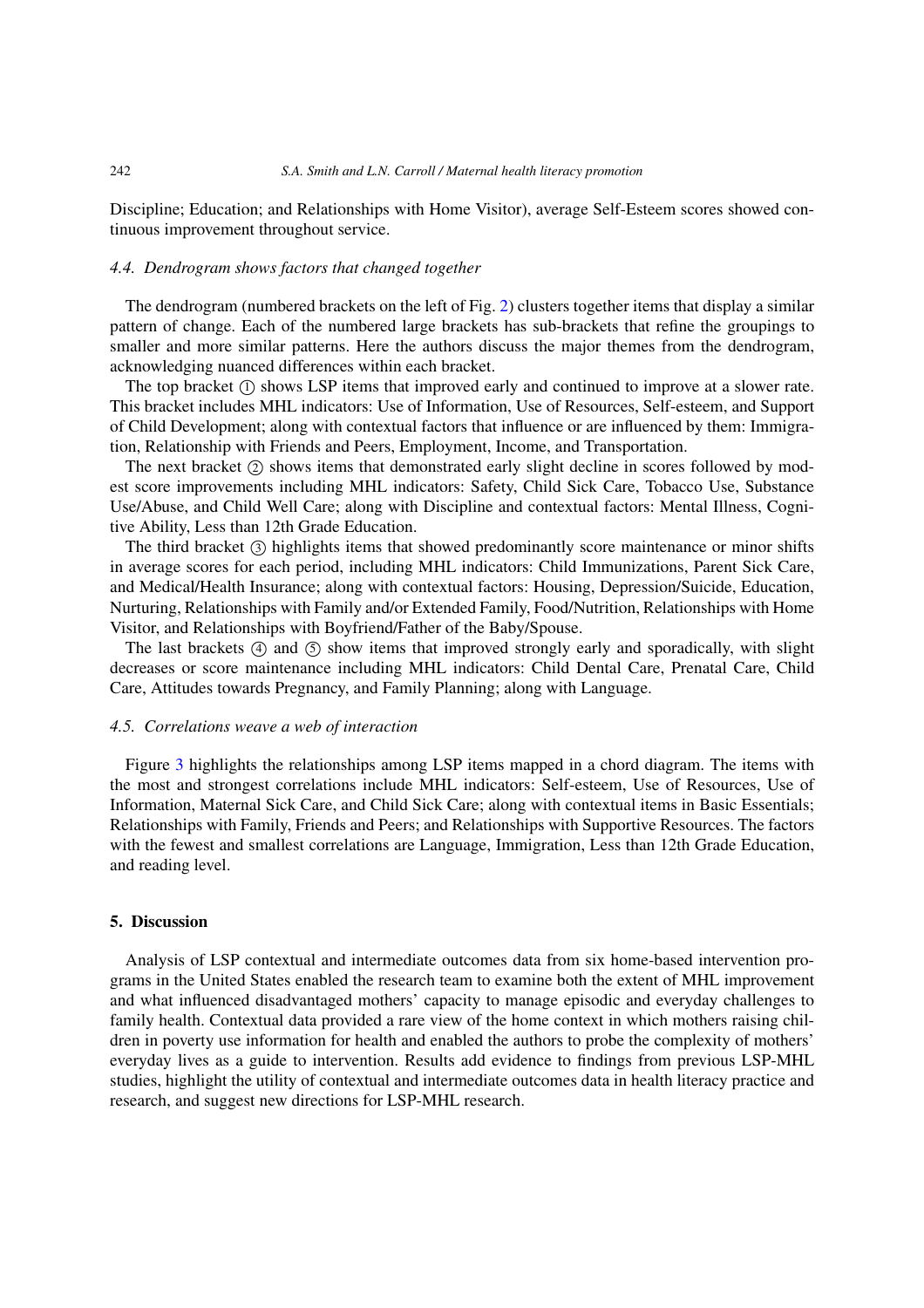*S.A. Smith and L.N. Carroll / Maternal health literacy promotion* 243



<span id="page-8-0"></span>Fig. 3. Web of interaction. The Bonferroni-pairwise correlations mapped in a chord diagram highlight the complexity of health literacy concepts through their relationships with each other. The chord diagram draws a link for each significant pairwise correlation. The relative width of the colored bar representing each LSP item is proportional to the number of correlations with that item; a wider bar indicates the item has more correlations and/or stronger correlations than an item with a narrower bar.

# *5.1. Results confirm that MHL develops and improves*

Overall, mothers achieved significant improvements in risk behaviors, preventive practices, and use of health services and community resources, indicating increased knowledge and skills. Figure [1](#page-5-0) shows that progress continued throughout the study period with different patterns of change consistent with earlier findings [\[32](#page-17-7)].

Further, findings add evidence that improvements can be maintained and built on over an extended period marked by evolving health challenges. The heatmap, Fig. [2,](#page-6-0) makes evident the developmental nature of health literacy. As mothers' and children's needs changed, mothers demonstrated new skills while maintaining progress in other areas. Improvement occurred across the domains of health literacy. These findings support Nutbeam's theory that the skills to use information and services for health can be developed through usual health promotion efforts [\[18\]](#page-17-13).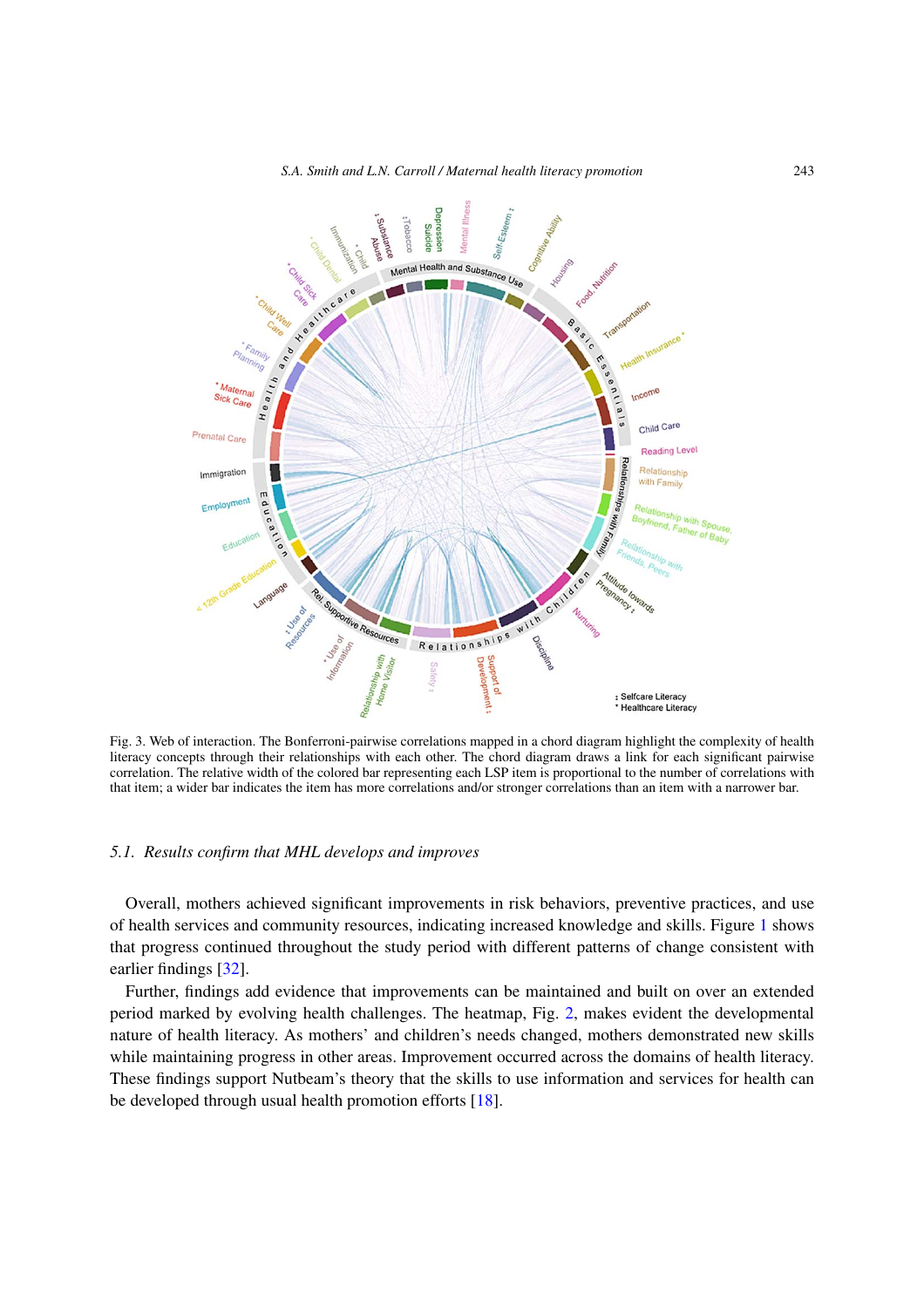#### *5.2. Web of interaction maps pathways to progress*

The Web of Interaction (Fig. [3\)](#page-8-0) underscores the inherent complexity of MHL in everyday life by visualizing the extent and magnitude of correlations among 36 factors that interact to influence mothers' progress toward optimal health functioning. All the correlations are statistically significant and positive, indicating that gains in one LSP item score correlate with gains in multiple related items. This new finding has significant implications for practice; it means that each item represents a point to start a positive chain reaction.

Data-informed service providers can tailor intervention to address almost any issue that motivates the mother, and reasonably expect to simultaneously or subsequently improve MHL, advance program priorities, and positively influence the health trajectory of the dyad. For example, one mother's goal to obtain a driver's license (transportation, a social determinant of health) initially seemed a distraction, but her efforts catalyzed MHL score improvement along with other positive changes. The license enabled her to participate in well-child preventive care, and to get a job, which increased her income and enabled her to provide better nutrition and a safer, more stable and stimulating environment, which in turn increased her self-esteem and capacity to improve risk behaviors and support child development.

#### <span id="page-9-1"></span>*5.3. Reading skill is not an important factor in MHL*

The Web of Interaction (Fig. [3\)](#page-8-0) shows estimated reading skill is the least influential of 36 factors in MHL. This result confirms a previous LSP-MHL study that found reading skill predicted MHL scores at baseline, but did not predict improvement [\[30](#page-17-10)]. Advanced HL skills developed even where functional skills were weak. Focus on developing interactive and critical skills, especially reflection, through a collaborative, mother-directed, problem-focused process consistently improved MHL scores [\[7](#page-16-10)[,12](#page-16-11)[,16,](#page-17-14) [30\]](#page-17-10).

## <span id="page-9-2"></span>*5.4. Promoting MHL reduces disparities*

Unskilled readers made greater progress in MHL than their more skilled counterparts [\[30](#page-17-10)], indicating that reading skill is neither necessary nor sufficient to manage health and healthcare. The intervention benefitted skilled and unskilled readers, and also reduced the gap between them. This has not been achieved by information improvement initiatives in child health [\[8](#page-16-7)]. Further, previous LSP studies showed reductions in disparities related to age [\[30\]](#page-17-10) and mental health [\[16](#page-17-14)[,32](#page-17-7)].

#### <span id="page-9-3"></span>*5.5. MHL promotion empowers women*

Previous LSP-MHL studies demonstrated that MHL improvement empowers mothers for health. Two studies [\[16](#page-17-14)[,32](#page-17-7)] found that depressed mothers improved their MHL scores in part by obtaining treatment for depression, demonstrating increased understanding of information and services, and increased control over actions and decisions affecting the dyad's health. Another study found MHL also empowered service providers in three Parents as Teachers programs [\[7](#page-16-10)].

The heat map, Fig. [2,](#page-6-0) further demonstrates empowerment. In the example of prenatal care described under Results, the figure shows a near zero level of prenatal care participation was maintained through the second year of service. The heatmap also shows a strong increase in Family Planning scores in the same period. These two MHL indicators together strongly suggest that, across the six programs, mothers achieved health empowerment as defined by the World Bank [\[40\]](#page-17-15): they made a health decision (to plan

<span id="page-9-0"></span>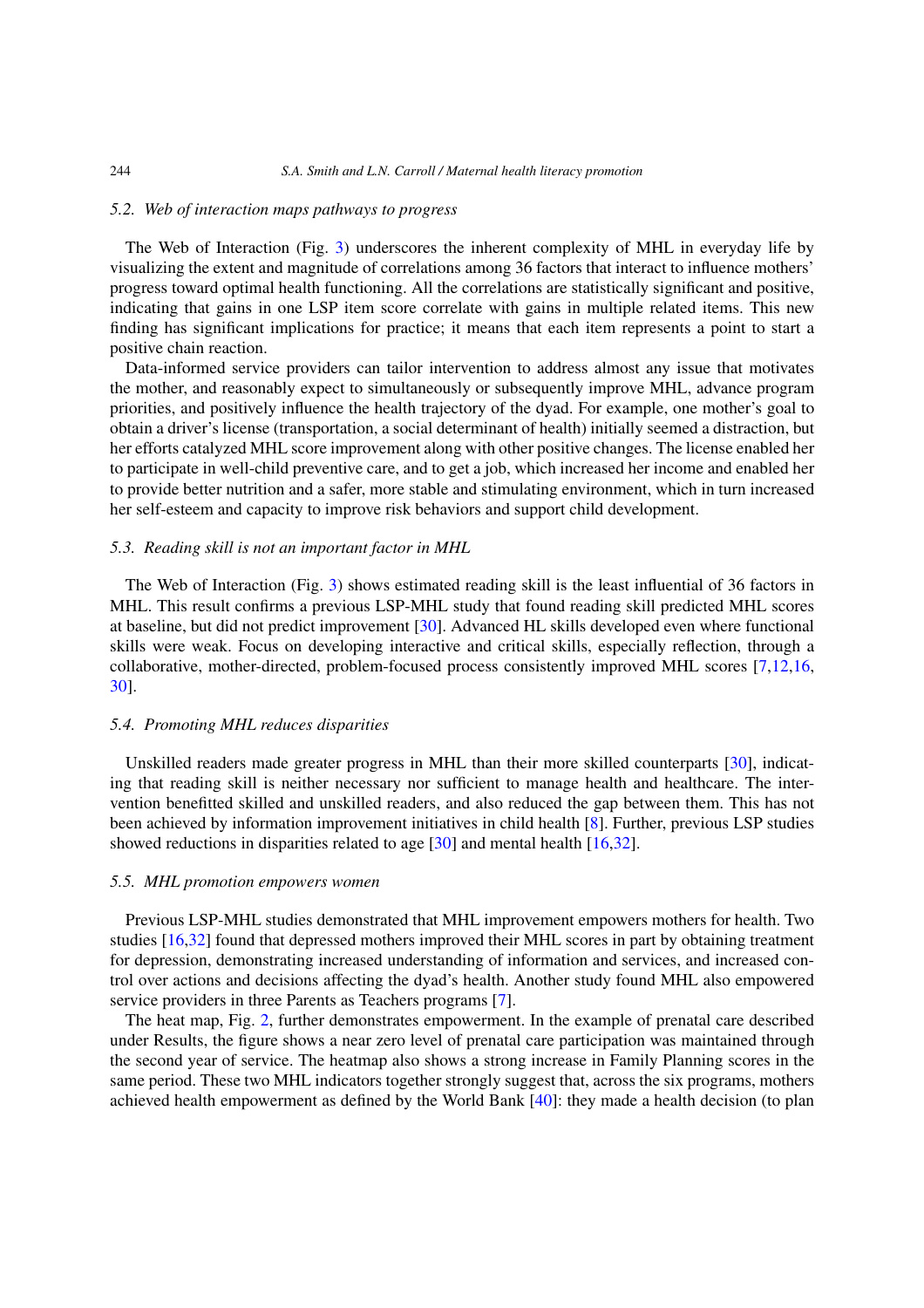their next pregnancy); they transformed that choice into desired actions (choose, obtain, use a birth control method) and outcomes (control of their lives and health). These findings further demonstrate health literacy promotion as a pragmatic intervention to empower women and thereby improve infant health and future adult health.

#### <span id="page-10-0"></span>*5.6. Data-driven health literacy promotion is feasible and effective*

This study demonstrates that data-driven, evidence-based health literacy promotion is feasible and effective. Non-scientist service providers working in uncontrolled home and community environments demonstrated ability to collect quality data, interpret and use it to personalize intervention for specific individuals and circumstances. Paraprofessionals [\[7](#page-16-10)[,30](#page-17-10)], social workers [\[12\]](#page-16-11), and nurse case managers [\[16](#page-17-14)] were shown to be effective catalysts to MHL improvement.

## <span id="page-10-1"></span>*5.7. Strong relationships among social determinants of health and MHL*

Mobley and colleagues [\[16](#page-17-14)] found that rural mothers with low MHL scores had problems with housing and transportation. This finding suggested that the social determinants of health (SDoH) might be significant factors in MHL. In the present study, data visualization made clear the powerful influence of transportation and other SDoH, evidenced in the Web of Interaction by the large footprints of items in the Basic Essentials category. The role of SDoH in health literacy improvement is new vista for future research.

## <span id="page-10-2"></span>*5.8. Integrate MHL promotion into existing interventions*

Results confirmed that MHL promotion can be integrated into the goals and usual activities of larger existing preventive interventions. The LSP-MHL studies evaluated implementations of the intervention in nine programs in disparate regions of the U.S. with overlapping goals and various service populations, models and providers. Consistently positive results support MHL promotion as a pragmatic intervention that could be scaled up through existing home-based programs.

#### <span id="page-10-3"></span>*5.9. Complexity facilitates intervention*

This study challenges earlier LSP-MHL studies which concentrated on health literacy indicators with limited, selective attention to the contextual data. Results demonstrate that the complexity of dynamic, sometimes chaotic home environments does not preclude strategic intervention; nor does it reduce understanding of what impedes or promotes MHL. Rather, the complexity guides and facilitates intervention.

#### <span id="page-10-4"></span>**6. New directions in LSP-MHL research and practice**

#### *6.1. Analyze outcomes and contextual data together*

Future LSP-MHL studies should analyze full contextual data along with MHL indicators to further inform interpretation of findings and increase understanding of what impedes or promotes MHL. More studies are needed to fully understand the relationship of MHL and the SDoH and to evaluate interventions that directly address the SDoH as a strategy to increase capacity for MHL.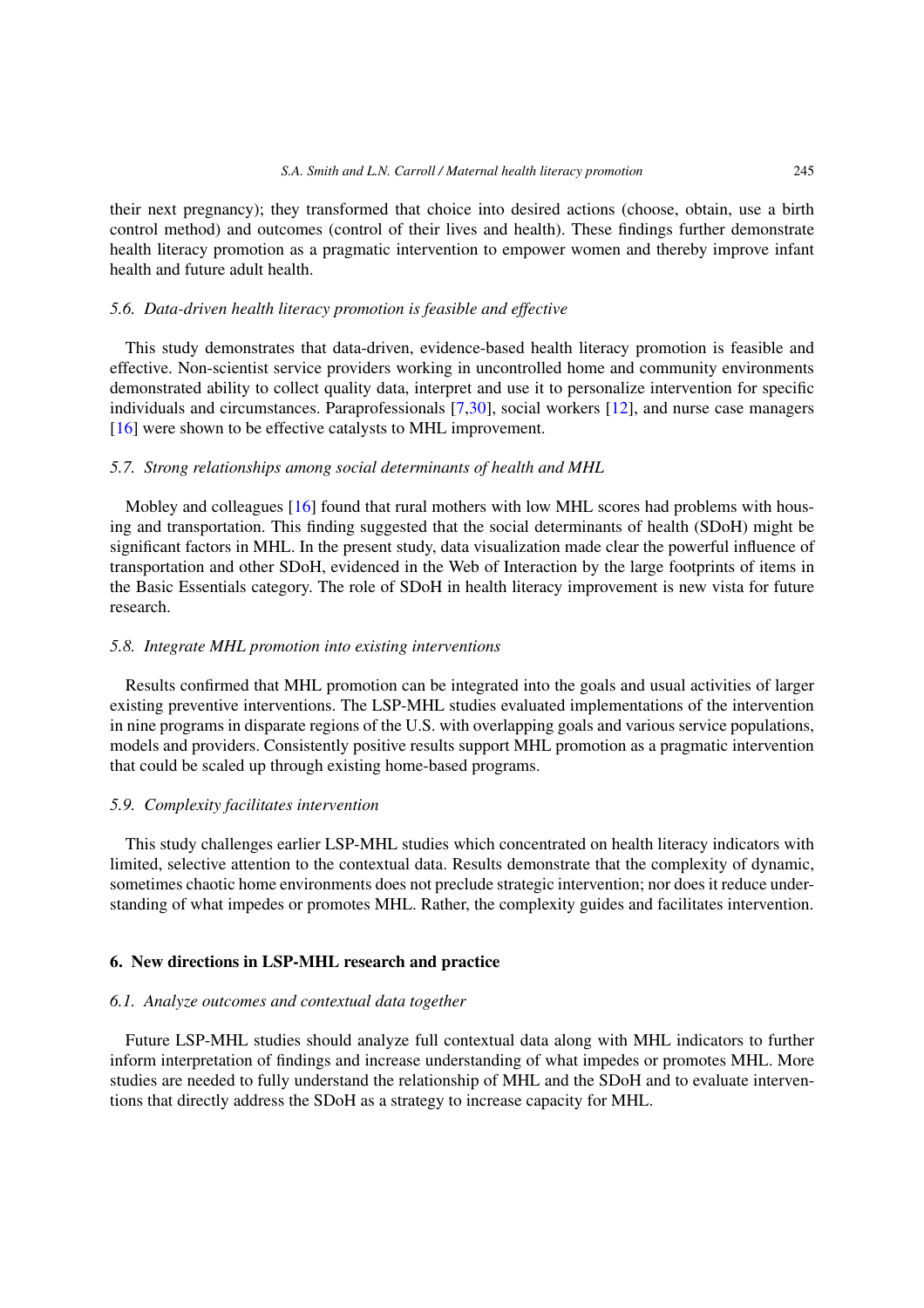## *6.2. Facilitate routine use of data by service providers*

Technology and data visualization should be applied to facilitate routine use of data by non-scientist service providers. Additional studies are needed to determine how data visualization methods can be applied to elucidate progress in particular families, caseloads, and programs, and the degree to which they support evidence-based practice and policymaking by non-scientists.

## *6.3. Apply implementation science to guide scale-up*

The U.S. Affordable Care Act [\[24](#page-17-16)] expanded home visitation nationwide, set standards of effectiveness, and required outcomes evaluation to identify promising practices and increase quality of service. This expansion and move to evidence-based practice suggest further evaluation of home visitation networks as existing infrastructure on which to mount a national initiative to improve health literacy in disadvantaged parents and empower women in the United States.

## *6.4. Update, expand the LSP database*

To facilitate such research, the LSP database should be updated and expanded. This can be rapidly accomplished by collecting existing LSP data now held separately by more than 400 programs using the instrument as of early 2017. Early adopters have up to 13 years of data.

An expanded database would overcome a limitation of this and other LSP-MHL studies, and increase their strengths. Additional data on male partners would enable evaluation of paternal health literacy progress. The variety of participating programs and service providers, and the size and diversity of the combined study population, along with repeated measures of intermediate outcomes and contextual factors would provide robust data to better understand and promote MHL and empowerment.

Further, the expanded and updated database would serve as the foundation for a national database to collect data as it is generated and establish norms, comparison groups, and performance reports for contributors. A national LSP database would support ongoing research to rapidly identify and disseminate best practices in MHL promotion, and in home visiting, while training the next generation of researchers for both fields.

## <span id="page-11-0"></span>**7. Post script: Health literacy research and practice for the third era of modern healthcare**

This postscript considers two of many implications of the LSP-MHL studies for future health literacy research and practice. First, in the broad view, the author traces the theoretical foundations of the LSP-MHL framework to global health policy, and further to its roots in the convergence of theory and evidence from multiple fields that is bringing heath literacy promotion to the forefront of global health. The potential of future health literacy research grounded in that theoretical foundation is discussed. Secondly, the LSP-MHL intervention studies address a specific identified need for research in health literacy and child health including, in addition to theoretical grounding and evidence, specific strategies and an evaluation framework.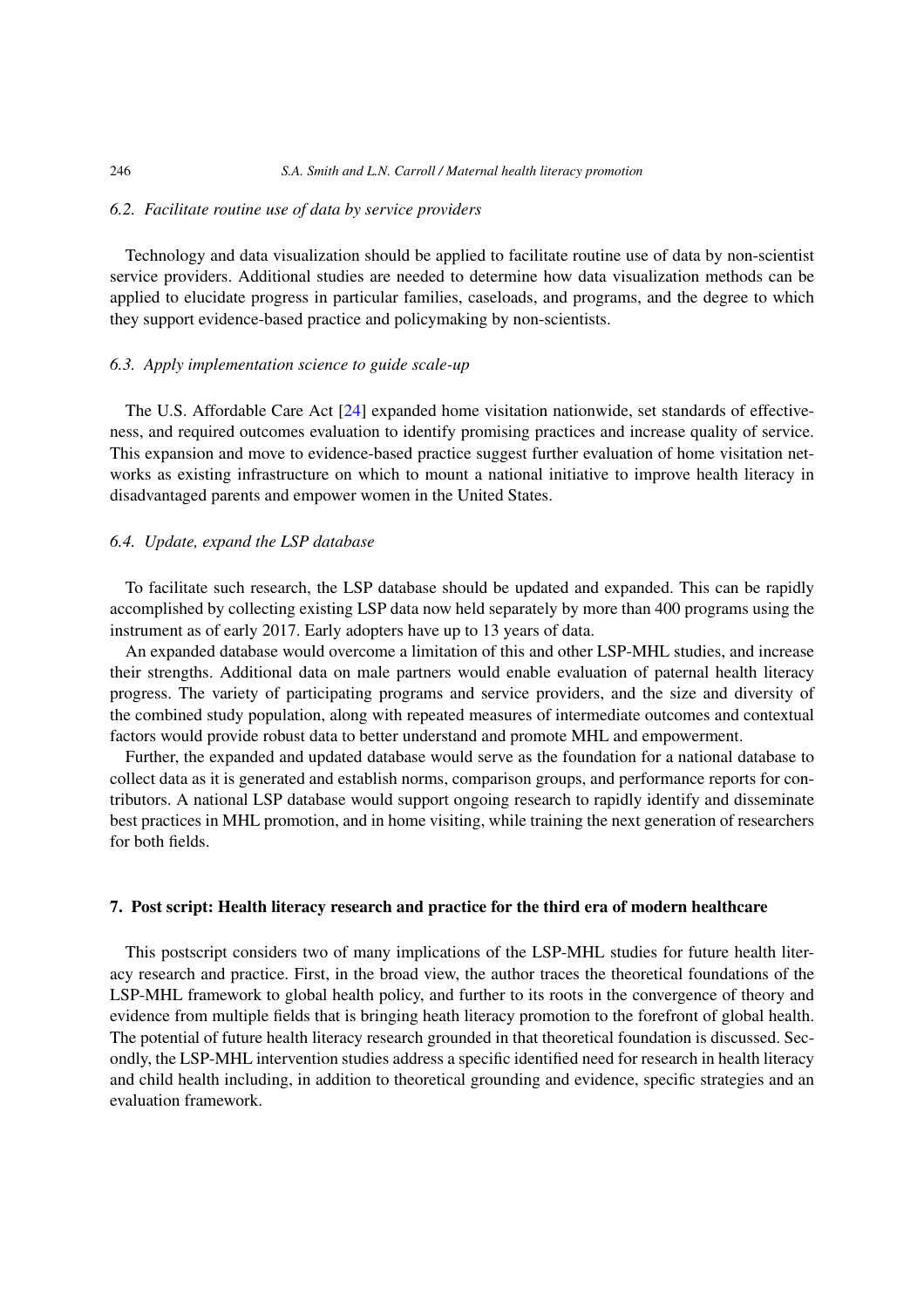#### *7.1. Theoretical foundations to advance research and practice*

Health literacy emerged as a field of research and health policy around 2000. In the same period, theory and empirical evidence from multiple fields converged into a new understanding of health and disease that ushered in the third era of modern healthcare  $[10]$ . However, health literacy research has yet to make the shift to the new paradigm. Consequently, two decades of research has produced scant data and little insight to inform intervention. The LSP-MHL studies can serve as a model to help align research with the theoretical foundations of the new era.

#### *7.2. A brief history of healthcare*

The first era of modern healthcare (1900s) began with germ theory and understanding of health as the absence of disease. Practice aimed to achieve survival from infectious diseases. The second era (1950–) started with discovery of gene theory and understanding of health as a combination of genetic makeup and adult lifestyle choices. First-era practice was overlaid with chronic disease treatment and emphasis on quality of life, patient activation, informed consent, self-care, and health promotion. The current third era of modern healthcare (2000–) began with discovery of the Developmental Origins of Health and Disease (DOHaD) [\[38\]](#page-17-17).

Evidence of DOHaD led global health scholars and policy makers to view promoting health literacy as a pragmatic intervention to improve public health, empower women, and reduce disparities worldwide. U.S. policy documents call for health literacy intervention to improve maternal-child health and achieve the full benefits of health care reform [\[37\]](#page-17-18). Still, healthcare systems have been slow to respond. Research in U.S. academic medical centers continues to develop the science around second era concepts of health and literacy; an approach that has stymied intervention.

Two theories that grew out of DOHaD underpin the LSP, MHL and global health literacy policy. These theories offer new foundations for research to increase understanding of the broader concept of health literacy and inform intervention to promote it across the life course. Theory-based evaluation combining outcome measures with contextual data can shed light on both the extent of improvement and how the change occurred [\[29](#page-17-19)].

## *7.3. Life course health development – health literacy over the life course*

Discovery of DOHaD led to new understanding of health as constantly developing and socially determined. Life course health development theory [\[9\]](#page-16-4) describes how health develops over a person's lifetime. The primary challenges and tasks of health protection, promotion, and management evolve along a trajectory from early development in utero and childhood, to increasing function in adolescence, to maintenance of function in adulthood, to decline in old age. Health literacy challenges and skills change along the same trajectory, such that an individual's health literacy progression is lifelong and evolving; hence, the UN General Assembly's recommendation to promote health literacy across the life course.

#### *7.4. The social determinants of health – on parents*

The Social Determinants of Health (SDoH) are factors that determine whether and how developmental predisposition to adult disease is expressed. Health influences and is influenced first by our parents' and then our own income, education, nutrition, transportation, and physical and social environments including healthcare access and health literacy [\[33\]](#page-17-20). Child development research shows that parents pass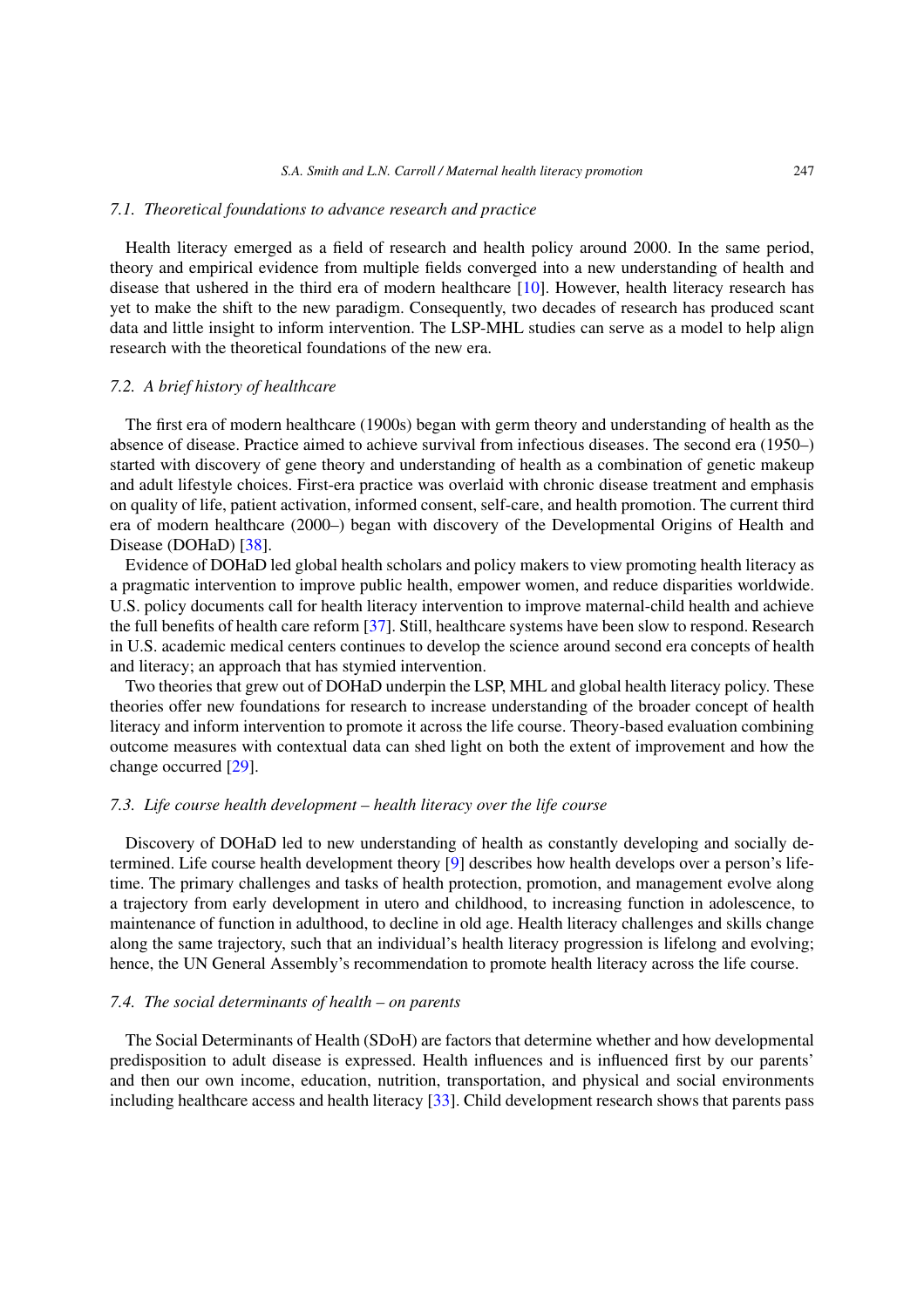skills to their children in the course of everyday interactions [\[17](#page-17-21)]. Therefore, the benefits of parents' improved health literacy can be expected to extend to entire families across their life course; hence the United Nations' call to focus health literacy promotion efforts on parents. Findings of the latest LSP-MHL study confirm the logic that the SDoH also are determinants of health literacy.

## *7.5. Health disparities begin before birth – mothers in poverty*

Since the social determinants of health shape parents' health and health literacy, which in turn shape their children's early development and adult health, disparities are present even before birth and perpetuate. Therefore, health and health literacy follow the social gradient; disease and limited health literacy concentrate among the disadvantaged and disempowered; hence the research priority on parents raising children in poverty. The LSP-MHL studies found that lower functioning mothers made greater gains in MHL than their higher functioning counterparts and so reduced disparities related to literacy, young age, and mental health.

The LSP-MHL studies and other research with parents confirm that mothers remain the primary caregivers of children, and the primary managers of health and healthcare at home [\[15](#page-17-22)]. It is likely that fathers have MHL and perhaps other distinctly paternal health literacy skills; but available data on fathers is insufficient to assess those skills or their impacts. Improving MHL, and in the process empowering disadvantaged women, reduces disparities by enabling mothers to reduce health risks, maximize protective factors, and better obtain the benefits of accessible health and social services for themselves and their families.

#### *7.6. Health empowerment – interactive and reflective skills*

Health literacy is empowering to the degree that it enables individuals to gain control of decisions and actions that affect their health. The second-era approach to health literacy research and practice views adequate health-related literacy as a prerequisite for health empowerment. Since low health-related literacy is considered to be pervasive and unmodifiable short of reforming education systems, research has generally ignored empowerment. Rather, patients' low literacy has been posited as an explanation for inequities and disparities, low quality, [\[2](#page-16-12)] poor outcomes [\[6\]](#page-16-8), and high costs [\[25\]](#page-17-23). This deficit approach is disempowering to all concerned. It ignores the health literacy of those without current need or access to services. It positions those seeking care as cognitively inadequate or insufficiently motivated to obtain the benefits of that care. Without empowerment, improved understanding of healthcare information fosters dependence on health professionals to decide what to believe or do.

In contrast, in the LSP-MHL approach, service providers engaged mothers in reflection, a process through which mothers honed interactive and critical skills to decide themselves what to believe or do. By definition, they were empowered; they gained control over decisions and actions that affect their health [\[40](#page-17-15)].

The LSP-MHL studies show that theory-based evaluation combining intermediate outcomes measures with contextual data can elucidate both the extent of improvement and what facilitated or impeded it. By starting from the understanding that health and disease originate in early development and evolve over the life course in ways determined by social conditions, health literacy research can guide intervention across the life course and so reduce the burdens of disease and disparities worldwide in the third era of modern healthcare.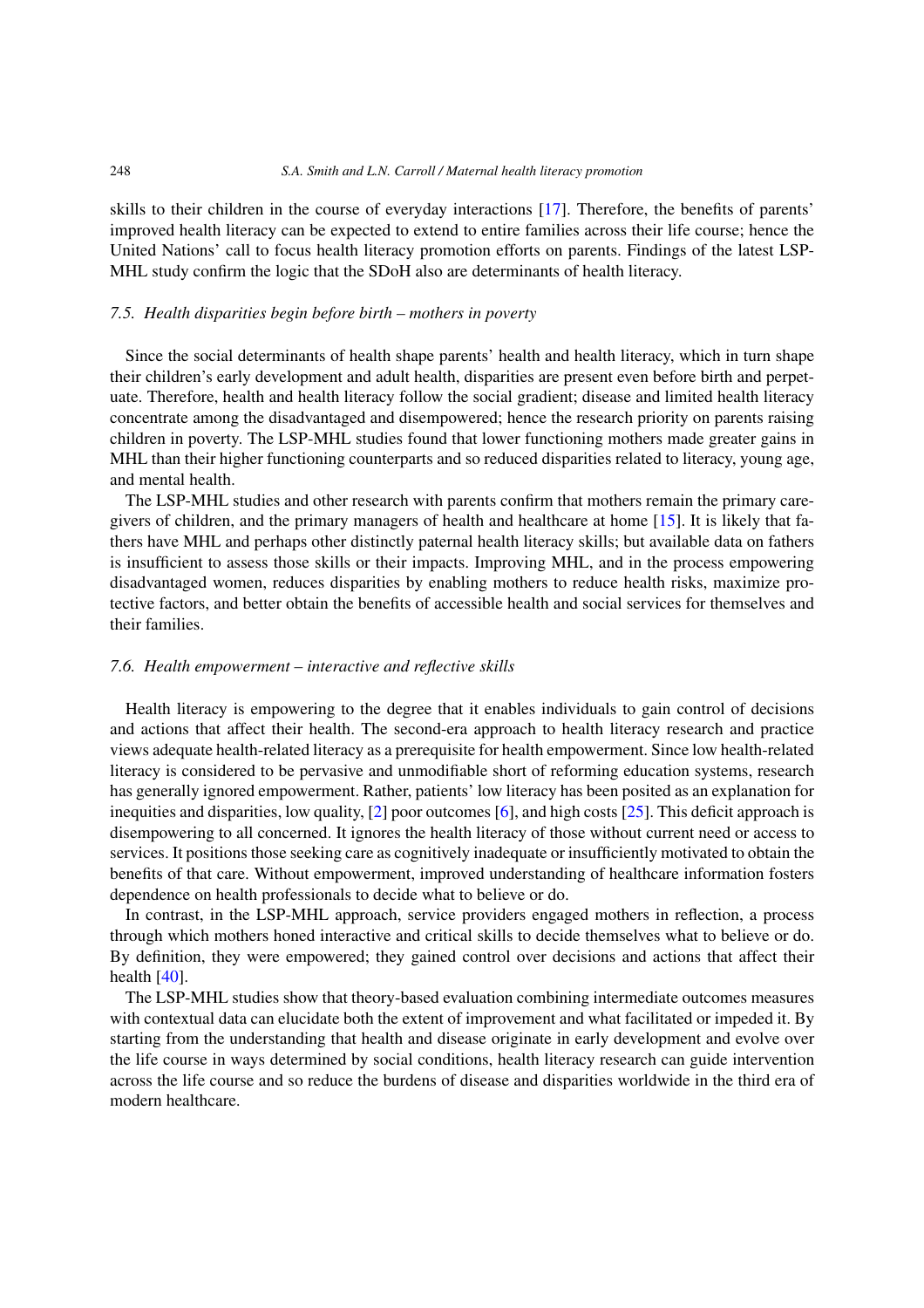#### <span id="page-14-0"></span>**8. Evidence-based evaluation of health literacy for child health**

The LSP-MHL studies address an important specific research need identified by Dewalt and Hink [\[8\]](#page-16-7). In a systematic review of health literacy and child health, they found an abundance of information improvement initiatives, but a comparative dearth of evidence-based assessments of interventions to improve parents' health literacy, especially interventions that reduced disparities between skilled and unskilled readers. In addition to theoretical grounding, the LSP provides evidence, specific strategies, and a comprehensive evaluation framework for community, family, and child health interventions.

## *8.1. Health promotion strategies improve MHL*

Health literacy can be promoted through usual health promotion activities: health education, skills development, and direct information assistance. Health promotion planning typically is concerned with content, timing and teaching strategy. In the LSP-MHL intervention, content and timing are determined by the mother according to her interest and motivation and surrounding family and community conditions. The teaching strategy is reflective questioning.

# *8.2. Reflective questioning: Teach by asking*

Rather than delivering standard content and answering questions, service providers were trained to use LSP data to prioritize needs, build on strengths, and tailor reflective questions to engage mothers in addressing a particular challenge. Reflective questions create opportunities to practice interactive and critical skills in the process of deciding what to believe or do. Reflective conversations led mothers to prioritize challenges, obtain information, plan actions, marshall resources, and progress toward their goals with increasing autonomy and confidence.

## *8.3. "I talk less; parents think more"*

The use of reflective questioning, instead of traditional information-giving or educating, precipitates an essential change in practice. By leading reflective conversations, service providers shifted the focus of their visits from expert-defined content to the reflective process, so that learning became motherdirected, problem-based, collaborative, and therefore empowering. Reflective questioning shifts the intent of health education from information-giving for knowledge gain, to empowerment for making decisions and taking actions that affect health.

Direct information assistance includes reflective conversation to evaluate and personalize information and apply it in context for personal benefit. Mothers were encouraged to discuss information from healthcare providers and other sources. To aid recall, trigger discussion, and encourage further learning, mothers were provided printed health education materials, including materials designed for low-skilled learners [\[31\]](#page-17-24). Print materials and other information were offered when requested, rather than according to a schedule, and were discussed as part of reflective conversations. More research is needed to determine the degree of improvement attributable to materials.

## <span id="page-14-1"></span>**9. Evaluation framework for health literacy interventions in child health**

What researchers measure and how they measure it matters because it determines what they find out about what works, what is worth doing, and who should do it [\[29](#page-17-19)]. The LSP approach to measuring health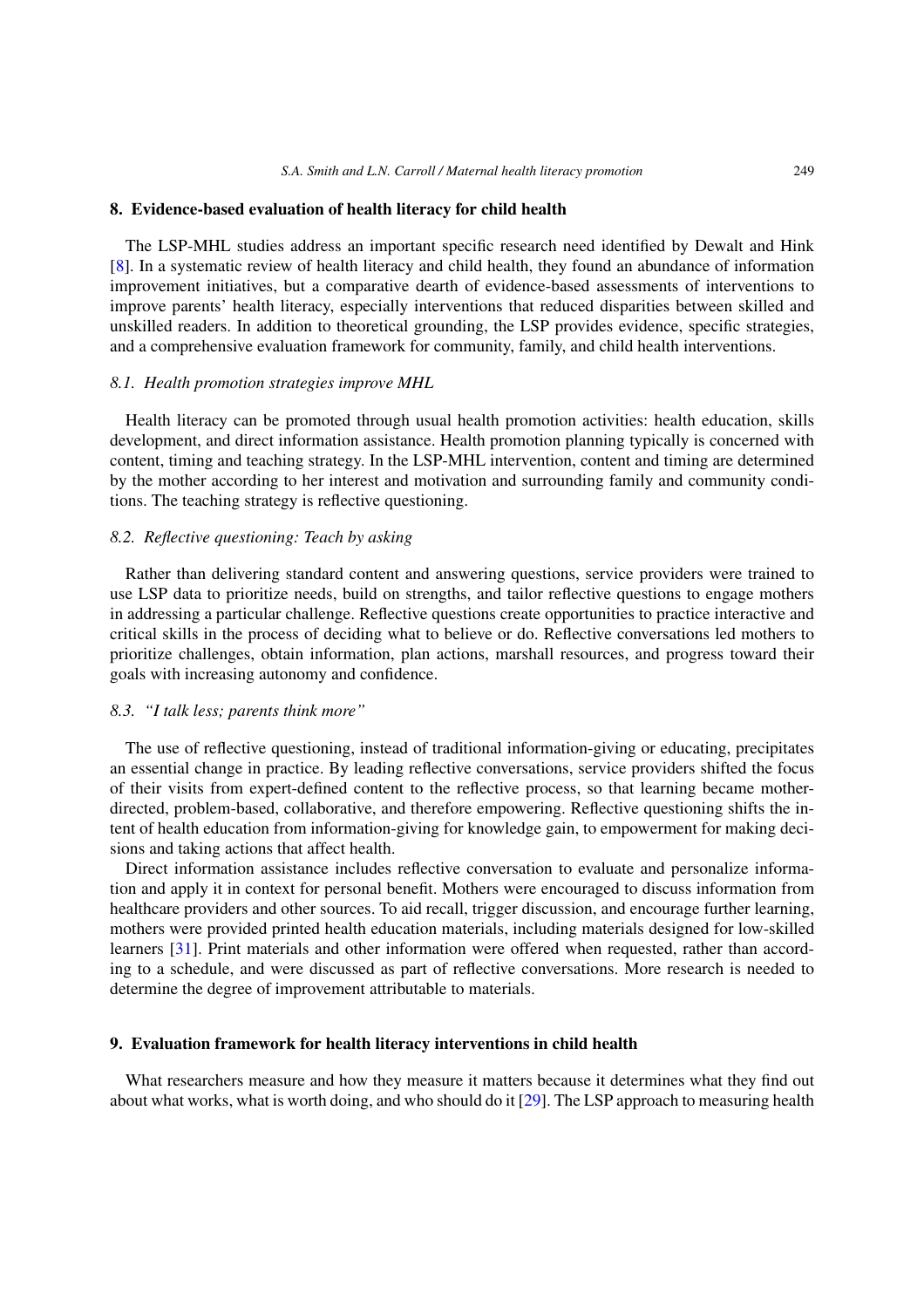literacy and evaluating interventions in child health can advance research and practice by changing what researchers measure, how they measure it, and how *practitioners* use the data.

The dominant clinical approach asks *How poorly does this patient read?* It measures patients' and parents' health-related literacy by a single administration of a brief reading test. From these measures researchers have found out that nearly everyone, including an estimated one third of parents [\[41\]](#page-17-25), has low health-related literacy. This "silent epidemic" [\[23](#page-17-26)] presents a risk to child safety, systems efficiency, and costs. Researchers have concluded that nothing short of reforming education systems can improve parents' health-related literacy; so improving information is the only available response. As the primary source of knowledge in healthcare organizations, clinicians are expected to manage the risks of parents' and other patients' low health-related literacy. Some argue for using the data to identify patients with low health-related literacy; but reading test scores suggest no viable response to those patients. Bennett validated a 3-question screen to identify parents of children to age 6 in pediatric care who would benefit by referral to adult literacy programs [\[5\]](#page-16-9). With this exception, health-related literacy testing is conducted only for research purposes since it leaves patients feeling embarrassed and alienated [\[22](#page-17-27)], disempowered.

In contrast, the LSP asks *What is this mother doing for health? What is helping; and what is in her way?* Rather than estimating skill level and inferring what a person at a given level of skill can or will do, the LSP monitors progress to optimal functioning through a continuum of characteristic actions, practices and behaviors indicative of increasing skill and autonomy. From measures of progress, researchers and practitioners see changes in what a mother (or a service population), actually does for health with the information, skills and support she has. With repeated measures, they can see the effects of both improved information and of efforts to increase capacity to use that information.

Since the LSP monitors changes in the home context, researchers and practitioners also gain insight into how the social determinants of health operate to influence a family's health and health literacy. The contextual data supports recommendations that pediatricians collaborate with home visitation programs [\[1](#page-16-3)[,3\]](#page-16-13) to monitor and improve child health. It might be more effective to address health and social problems together, rather than through separate systems [\[12\]](#page-16-11).

By embracing the complexity, researchers find multiple pathways to progress, and multiple points from which practitioners can start a positive chain reaction. The challenge then is not to discover the one thing that works, but rather to discover the combination of factors that work for a particular mother and child in a particular situation. Whatever step a mother is willing and able to take now for her child's health is worth taking; it shifts her into action, sets the dyad on a positive trajectory, and builds confidence to take the next step.

Further, from measures of progress, researchers find that professional and paraprofessional health and social services providers of diverse backgrounds can be effective catalysts to improve maternal health literacy, and thereby improve child health and future adult health. Action research in health literacy and child health, like the LSP studies, in which practitioners undertake research activities to increase their own effectiveness, hones intervention and might reveal a universal process for identifying the effective combination of factors in a specific circumstance.

While the LSP is a data collection instrument, it also is integral to intervention and its evaluation. The LSP documents progress, regression, and maintenance that otherwise may not be evident, and guides practice in the field. Further, LSP data documents effectiveness for funders and policy makers, guides reflective supervision, and informs staff training and evaluation.

The LSP-MHL studies demonstrate the feasibility and effectiveness of health literacy intervention in child health. Intervention that is grounded in current theory and empirical evidence, community-based,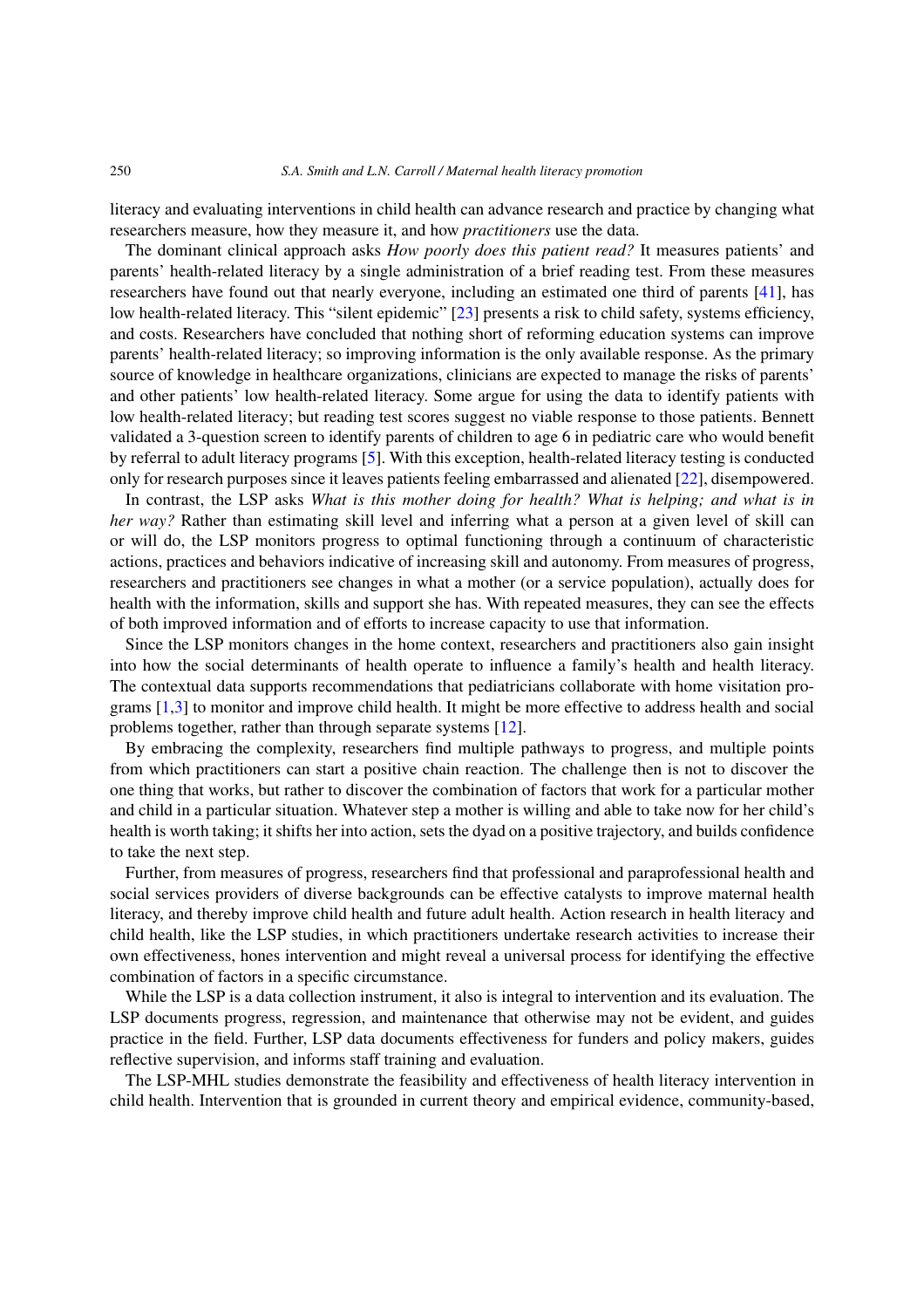and data-driven can improve maternal health literacy, empower women, and positively influence the health trajectory of families and communities.

## <span id="page-16-2"></span>**10. Third-era health literacy research: Multidisciplinary and multinational**

Additional implications of the LSP-MHL intervention studies provide a platform for future multidisciplinary dialogue on the challenges and promises of data-drive practice, evidence-based evaluation, and theory-based research in health literacy promotion, particularly in maternal and child health. Topics for ongoing discussion include incorporating MHL improvement into federal benchmarks of effectiveness in home visitation; how the LSP approach can be adapted for disease-specific home-based interventions and clinical settings; and how implementation science and big data methods can be applied to disseminate MHL promotion in community-based intervention programs. Collaborative multinational research may identify a universal method to adapt the LSP-MHL approach to cultures and conditions in poverty populations across the globe. $<sup>1</sup>$ </sup>

## **References**

- <span id="page-16-3"></span>[1] M.A. Abrams, P. Klass and B.P. Dreyer, Health literacy and children: Recommendations for action, *Pediatrics* **124**(Supplement) (2009), S327–S331. doi[:10.1542/peds.2009-1162I.](http://dx.doi.org/10.1542/peds.2009-1162I)
- <span id="page-16-12"></span>[2] Agency for Healthcare Research and Quality, *National Healthcare Disparities Report*, U.S. Department of Health and Human Services, Agency for Healthcare Research and Quality, Rockville, MD, 2008, AHRQ Pub. No. 08-0041.
- <span id="page-16-13"></span>[3] American Academy of Pediatrics, Council on Community Pediatrics, The role of preschool home-visiting programs in improving children's developmental and health outcomes. Available at [www.pediatrics.org/cgi/DOI/10.1542/peds.](http://www.pediatrics.org/cgi/DOI/10.1542/peds.2008-3607) [2008-3607.](http://www.pediatrics.org/cgi/DOI/10.1542/peds.2008-3607) Retrieved October 4, 2016.
- <span id="page-16-6"></span>[4] D.W. Baker, The meaning and the measure of health literacy, *J Gen Intern Med* **21**(8) (2006), 878–883. doi[:10.1111/j.](http://dx.doi.org/10.1111/j.1525-1497.2006.00540.x) [1525-1497.2006.00540.x.](http://dx.doi.org/10.1111/j.1525-1497.2006.00540.x)
- <span id="page-16-9"></span>[5] I.M. Bennett, S. Robbins and T. Haecker, Screening for low literacy among adult caregivers of pediatric patients, *Fam Med* **35** (2003), 585–590.
- <span id="page-16-8"></span>[6] N.D. Berkman, S.L. Sheridan, K.E. Donahue, D.J. Halpern, A. Viera, K. Crotty, A. Holland, M. Brasure, K.N. Lohr, E. Harden, E. Tant, I. Wallace and M. Viswanathan, Health literacy interventions and outcomes: An updated systematic review, Evidence Report/Technology Assessment No. 199, RTI International-University of North Carolina Evidencebased Practice Center under contract No. 290-2007-10056-I.
- <span id="page-16-10"></span>[7] L.N. Carroll, S.A. Smith and N.R. Thomson, Parents as teachers health literacy demonstration project: Integrating an empowerment model of health literacy promotion into home-based parent education, *Health Promot Pract* **16**(2) (2014), 282–290. doi[:10.1177/1524839914538968.](http://dx.doi.org/10.1177/1524839914538968)
- <span id="page-16-7"></span>[8] D.A. Dewalt and A. Hink, Health literacy and child health outcomes: A systematic review of the literature, *Pediatrics* **124**(Supplement) (2009), S265–S274. doi[:10.1542/peds.2009-1162B.](http://dx.doi.org/10.1542/peds.2009-1162B)
- <span id="page-16-4"></span>[9] N. Halfon and M. Hochstein, Life course health development: An integrated framework for developing health, policy, and research, *Milbank Q* **80**(3) (2002), 433–479. doi[:10.1111/1468-0009.00019.](http://dx.doi.org/10.1111/1468-0009.00019)
- <span id="page-16-0"></span>[10] N. Halfon, K. Larson, M. Lu, E. Tullis and S. Russ, Lifecourse health development: Past, present and future, *Matern Child Health J* **18** (2014), 344–365. doi[:10.1007/s10995-013-1346-2.](http://dx.doi.org/10.1007/s10995-013-1346-2)
- <span id="page-16-1"></span>[11] M. Hanson, P. Gluckman, D. Nutbeam and J. Hearn, Priority actions for the non communicable disease crisis, *Lancet* **378** (2011), 566–567. Shanghai Declaration is available at [http://www.thelancet.com/cms/attachment/2009245863/](http://www.thelancet.com/cms/attachment/2009245863/2032056526/mmc1.pdf) [2032056526/mmc1.pdf.](http://www.thelancet.com/cms/attachment/2009245863/2032056526/mmc1.pdf) Retrieved October 4 2016. doi[:10.1016/S0140-6736\(11\)61286-5.](http://dx.doi.org/10.1016/S0140-6736(11)61286-5)
- <span id="page-16-11"></span>[12] G.W. Haynes, D. Neuman, C. Hook et al., Comparing child and family outcomes between two home visitation programs, *Fam Consum Sci Res J* **43**(3) (2015), 209–228. doi[:10.1111/fcsr.12098.](http://dx.doi.org/10.1111/fcsr.12098)
- <span id="page-16-5"></span>[13] I. Kickbush and D. Maag, Health literacy, in: *International Encyclopedia of Public Health*, 3rd edn, K. Heggenhougen and S. Quah, eds, Academic Press, San Diego, 2008, pp. 204–211.

<span id="page-16-14"></span><sup>&</sup>lt;sup>1</sup>This research was funded by the U.S. National Library of Medicine. The authors declare there is no conflict of interest.